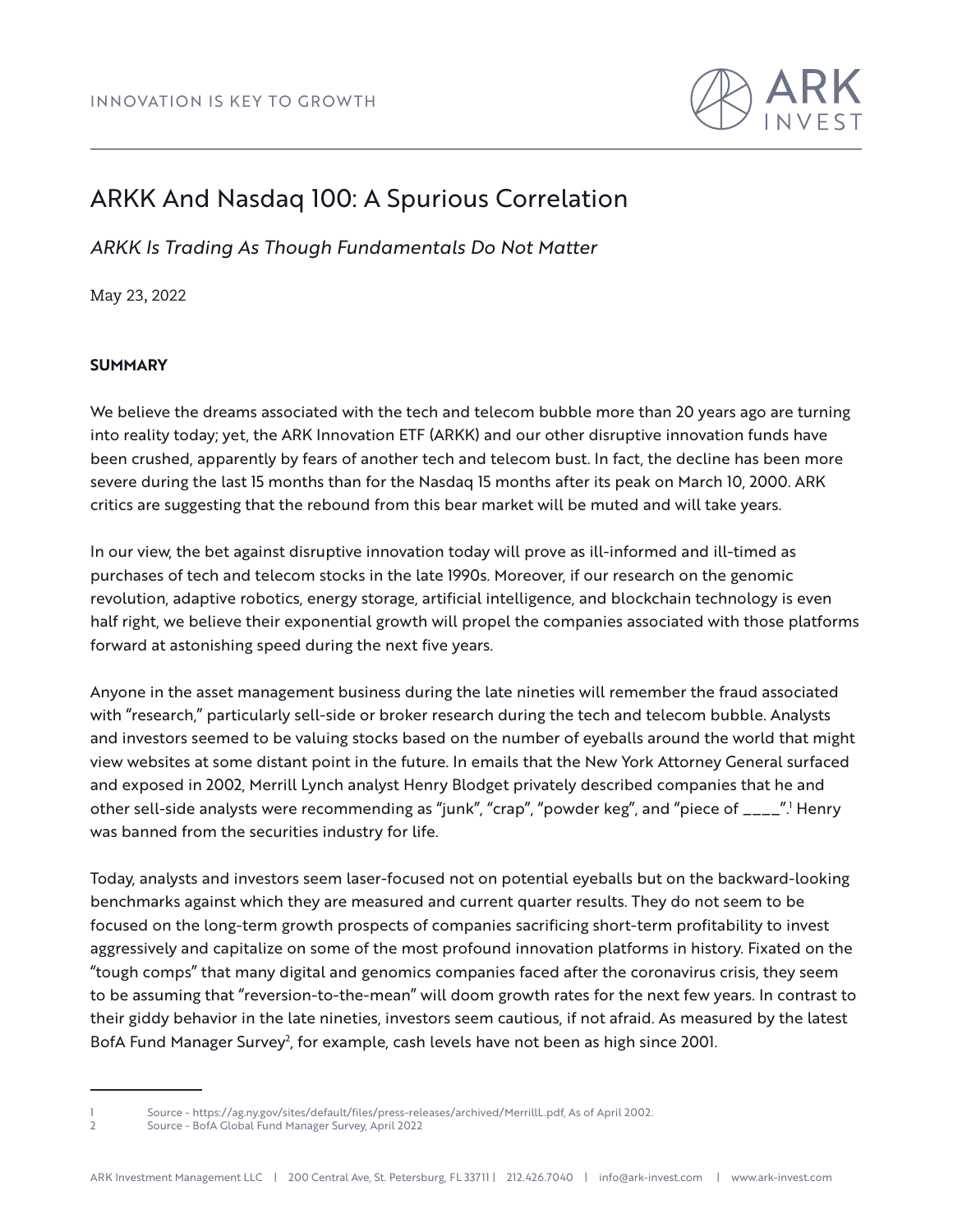

In this piece, we highlight major differences between the late nineties and today. Most important, our research is based on first principles, which we share freely and widely to educate not only investors but also students, parents, and grandparents who are vitally interested in understanding how dramatically innovation is going to transform their lives, their assets, and the world. Critical to our research is understanding the technologies and their costs: contrary to the nineties, our research indicates that the technologies involved in our five innovation platforms are ready for prime time, with costs low enough to allow scaling for mass market expansion.

We will continue to share our research and models to fill a void that we believe is plaguing traditional financial research and to highlight the exponential growth trajectories of the five innovation platforms around which we have centered our research. We welcome you to battle test our research and models. We strive to shine a light on what we believe are the biggest opportunities neglected by benchmarksensitive asset managers and one of the most massive misallocations of capital in history.

# **INTRODUCTION**

During the past year, critics have compared ARKK's price action to that of the Nasdaq during the tech and telecom bubble/bust in the late nineties/early 2000s. In our view, algorithms, technicians, and investors in passive ETFs have incorporated little fundamental company and technology research into their analyses. Indeed, some strategies seem to be doing little more than mimicking the behavior of the Nasdaq in 2000- 2001 or shorting ARKK based on near-term valuations and betting against innovation. Moreover, during the past year, in response to rising inflation and interest rates, benchmark-sensitive "active" strategies seem to have sold non-benchmark stocks–especially long-duration stocks—to "diversify" back toward their benchmarks. Effectively, they have shorted innovation, pushing equities associated with disruptive innovation into what we believe is deep value territory.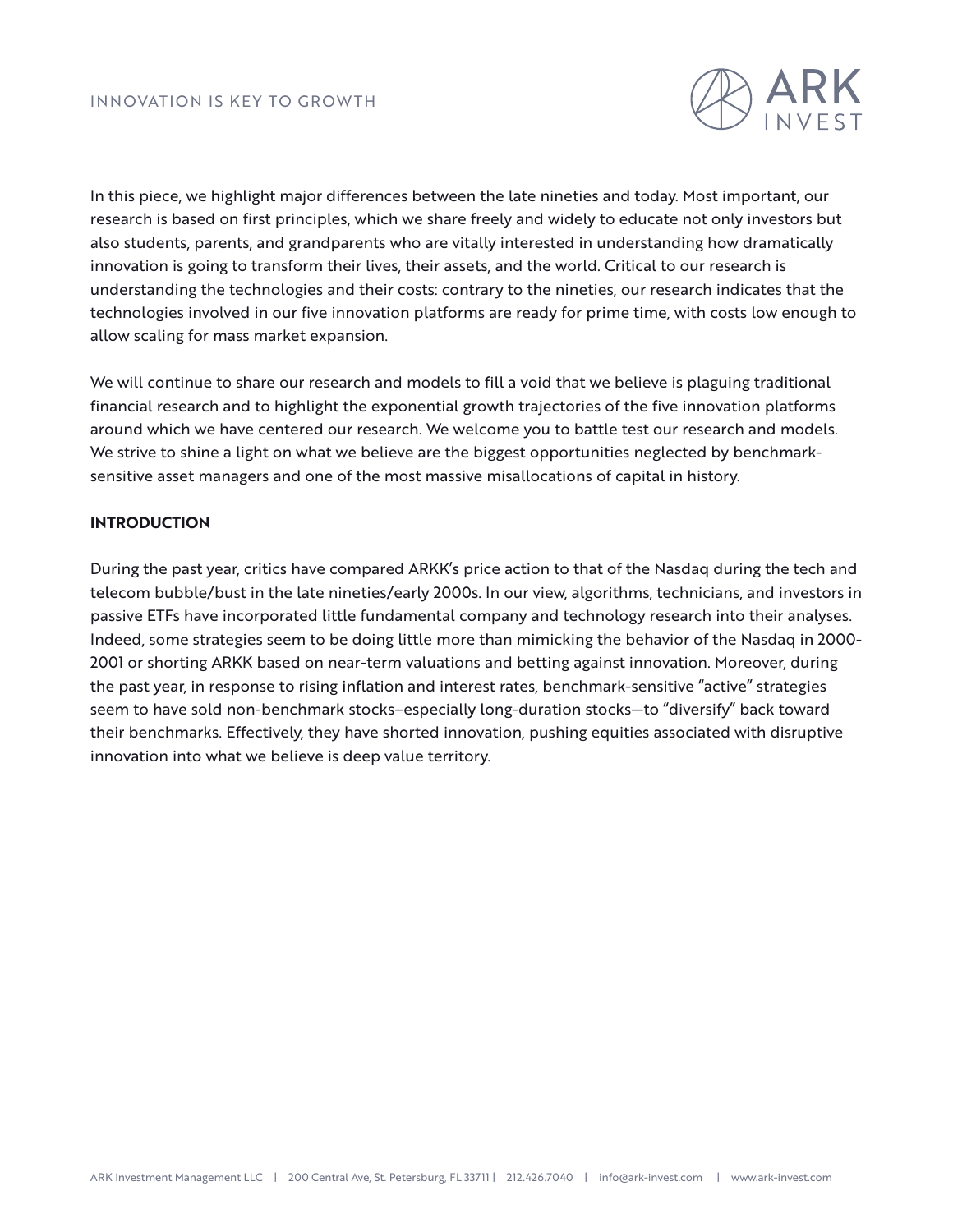



#### **ARKK Now vs. Nasdaq 1998 - 2010: A Spurious Correlation**

*Source: ARK Investment Management LLC, Bloomberg*

*Note: The chart was constructed by aligning the peak of the Nasdaq index on 3/10/2000 with the peak price of ARKK on 2/12/2021. Data as of 5.12.22. Data is normalized.*

*Forecasts are inherently limited and cannot be relied upon. | For informational purposes only and should not be considered investment advice, or a recommendation to buy, sell or hold any particular security.*

Past performance does not quarantee future results. The performance data quoted represents past performance and current returns may be *lower or higher. The investment return and principal will fluctuate so that an investor's shares when redeemed may be worth more or less than the original cost. Extraordinary performance is attributable in part due to unusually favorable market conditions and may not be repeated or consistently achieved in the future. The Fund's most recent month-end performance can be found in the fund material section.*



In a comparison of the revenue, profitability, and long-term valuation of their underlying companies, the Nasdaq circa 2000 and ARKK today bear little resemblance to one another. Interestingly, the Nasdaq Composite's records are incomplete for the years 2000 to 2003, obfuscating the number of bankruptcies and forced mergers associated with companies that never should have gone public. Acting on euphoria, not fundamental analysis, investors valued companies based on the number of "eyeballs" they ultimately might be able to attract, nothing more. Without 2001-2003 data for the broader index, to compare the Nasdaq of 1998-2005 to ARKK in 2019-2026<sup>3</sup>, we defaulted to the Nasdaq 100, which presumably has benefited from "survivor bias" — stronger revenue growth, higher profitability, and larger capitalizations relative to the all-cap Nasdaq Composite.

Shares of innovative companies that are bringing to life dreams from the tech and telecom bubble—many of which solved pressing problems during the coronavirus crisis— have collapsed. Many are lower today than at the depths of the coronavirus crisis and even lower than the overlay against the Nasdaq at this point during the bust in 2001.

3 This time span was chosen as it represents the years leading up to the ARKK/Nasdaq's peaks through the following 5-year period.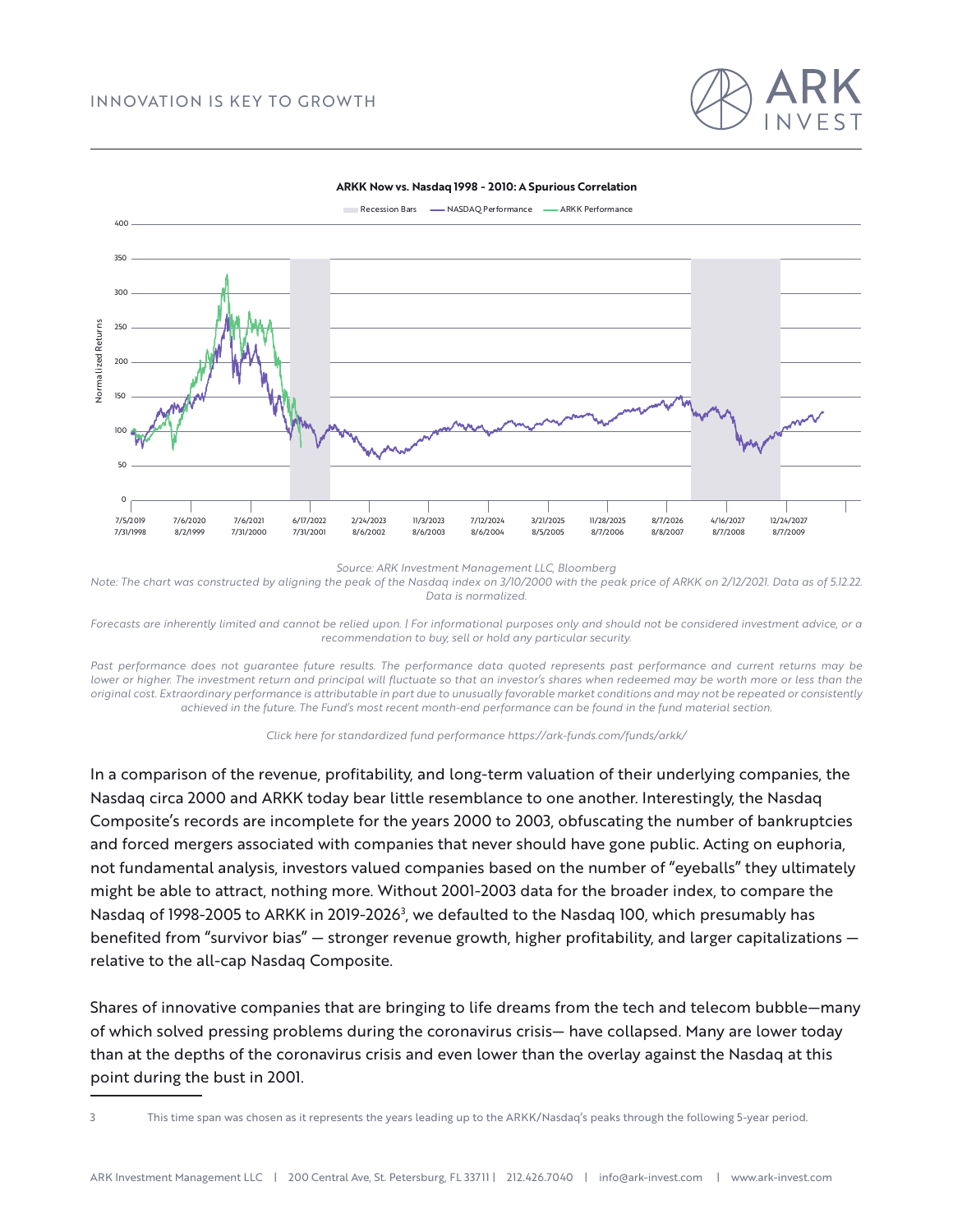

Based on our research, history may deem this collapse in disruptive innovation shares as more illinformed and speculative than the bubble during the late nineties. Chasing the dream from 1998 through 2002 ended badly. In our view, running from the reality of disruptive innovation today into value traps — "cheap for a reason" — that increasingly are populating broad-based benchmarks also will end badly. Based on our expectations for the growth trajectories of companies involved in the five major innovation platforms, as discussed below, the price recovery of public equities focused on disruptive innovation will be swift, much shorter in duration than the 15+ year recovery for the Nasdaq 100 after the tech and telecom bust.

## **INVESTOR MINDSET: 2000-2001 vs 2021-2022**

Before comparing the revenue growth and profitability of companies in the Nasdaq 100 circa 2000 and ARKK during the past year, let's step back and understand a little more about investor psychology in both periods. I remember the unbridled enthusiasm unleashed by the internet and "personalized medicine" in the late nineties. Stoked by three events that caused surges in monetary stimulus—Russia's default on its ruble-denominated debt in 1998, Long-Term Capital Management's (LTCM's) collapse not long thereafter, and "Y2K" fears that global computing would not be able to transition from 1999 to 2000—investors scrambled to outperform one another with technology exposures higher than the S&P 500's 33.6%, if not the Nasdaq 100's 84%. Unfortunately, the technologies that would lead to cloud computing, artificial intelligence, energy storage, industrial robotics, genomic sequencing, and digital cash were not ready for prime time and, even if they had been, their costs would have been too high to enable mass-market adoption. The cost to sequence the first whole human genome, for example, was \$2.7 billion at that time, including 13 years<sup>4</sup> of computing power. Deep learning, which today powers GPT-3<sup>5</sup> and other cutting edge AI models, was not viable then because of the high cost and limited scale of computing resources. Nonetheless, too much capital chased too few opportunities too soon, "buying the dip" and the dream throughout 2000 and 2001, which turned into a nightmare.

Today, according to our research, the technologies are ready for prime time, their costs having collapsed—\$500 to sequence a whole human genome in a few hours— and yet investors are running for the hills, their benchmarks. In fact, according to a recent BofA fund manager survey<sup>6</sup>, after selling the sector on rallies for a year, investors were more underweight technology in February than they had been since 2006. Currently, the S&P 500's tech weighting is 27% and the Nasdaq 100's, 50.5%.<sup>7</sup>

Given the massive amount of disruptive innovation now underway—genomic sequencing, adaptive robotics, energy storage, artificial intelligence, and blockchain technology—the "risk-off" move back to "tried and true" benchmarks that, in our view, will be victims of creative destruction seems fear-driven and short-term focused.

6 Source - BofA Global Fund Manager Survey, February 2022

<sup>4</sup> Source - https://www.genome.gov/human-genome-project/Completion-FAQ

<sup>5</sup> Generative Pre-trained Transformer 3 is an autoregressive language model that uses deep learning to produce human-like text. It is the third-generation language prediction model in the GPT-n series created by OpenAI, a San Francisco-based artificial intelligence research laboratory.

Source – Bloomberg, May 2022.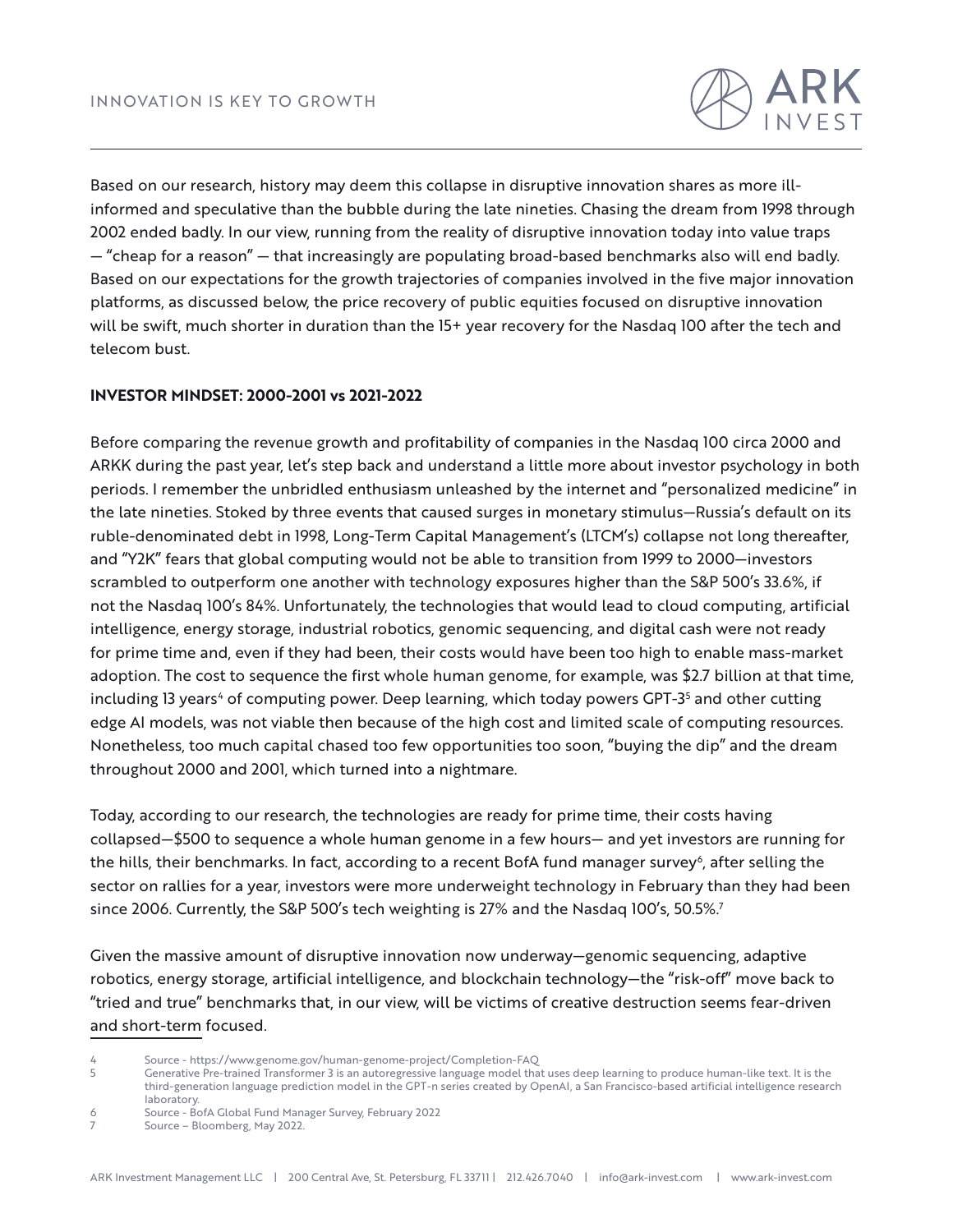

### **REVENUE AND GROSS PROFITS: 2000-2001 vs 2021-2022**

Last year, companies in ARKK increased revenues at more than a 60% rate, roughly twice the rate of those in the Nasdaq 100 as the bubble burst in 2000, as shown below. Among the reasons for the outsized growth were the innovative solutions they provided during the coronavirus crisis: genomic sequencing of the coronavirus, molecular diagnostic testing, synthetic biology, and vaccines; the digitalization of work, play, entertainment, shopping, and payments; automation, energy storage, and artificial intelligence to overcome labor shortages and supply chain bottlenecks; and blockchain technology to lower costs and increase yields on financial assets. In other words, the coronavirus crisis accelerated the adoption rate of innovation, pushing various technologies further along their S-curves<sup>8</sup> than otherwise would have been the case. Innovation typically solves problems. Russia's invasion of Ukraine and China's zero COVID policy have created even more problems for new technologies to solve.

As the coronavirus subsided, we believe short-term oriented investors began to focus on the tough comparisons that innovative companies would face against the growth rates they enjoyed during the crisis. As a result, they took profits and shifted into the momentum building behind cyclical stocks as the global economy went back to work. We kept our focus on the growth that companies focused on disruptive innovation are likely to deliver—at the expense of many traditional cyclicals and value stocks during the next five years. Based on the performance of ARKK during the past 15 months and a global economy that now seems to be sliding into recession, perhaps deflation, this rotation now seems long in the tooth, if not overdone. In our view, true growth is likely to become a "scarce" during the next few years.

According to Bloomberg's analyst estimates and as shown below, ARKK company revenues<sup>9</sup> will increase approximately 25-27% at an annual rate during the next three years which, while below ARK analysts' expectations, still would be substantially above the revenue growth of companies in the broad-based benchmarks<sup>10</sup>. In contrast, from 2000 to 2002 the Nasdaq 100's revenue growth decelerated from the lowto mid-30% range into negative territory before recovering to the low- to mid-teens in 2004-05.

<sup>8</sup> The S-curve shows the innovation from its slow early beginnings as the technology or process is developed, to an acceleration phase (a steeper line) as it matures and, finally, to its stabilization over time (the flattening curve), with corresponding increases in performance of the item or organization using it.

<sup>9</sup> Data as of March 2022. Portfolio holdings and allocations are subject to change and should not be considered investment advice or a recommendation to buy, sell or hold any particular security.

<sup>10</sup> Data as of March 2022. Broad based benchmarks in this instance is defined as companies within the S&P 500 and the NASDAQ 100 where corresponding Bloomberg analyst estimates were sourced from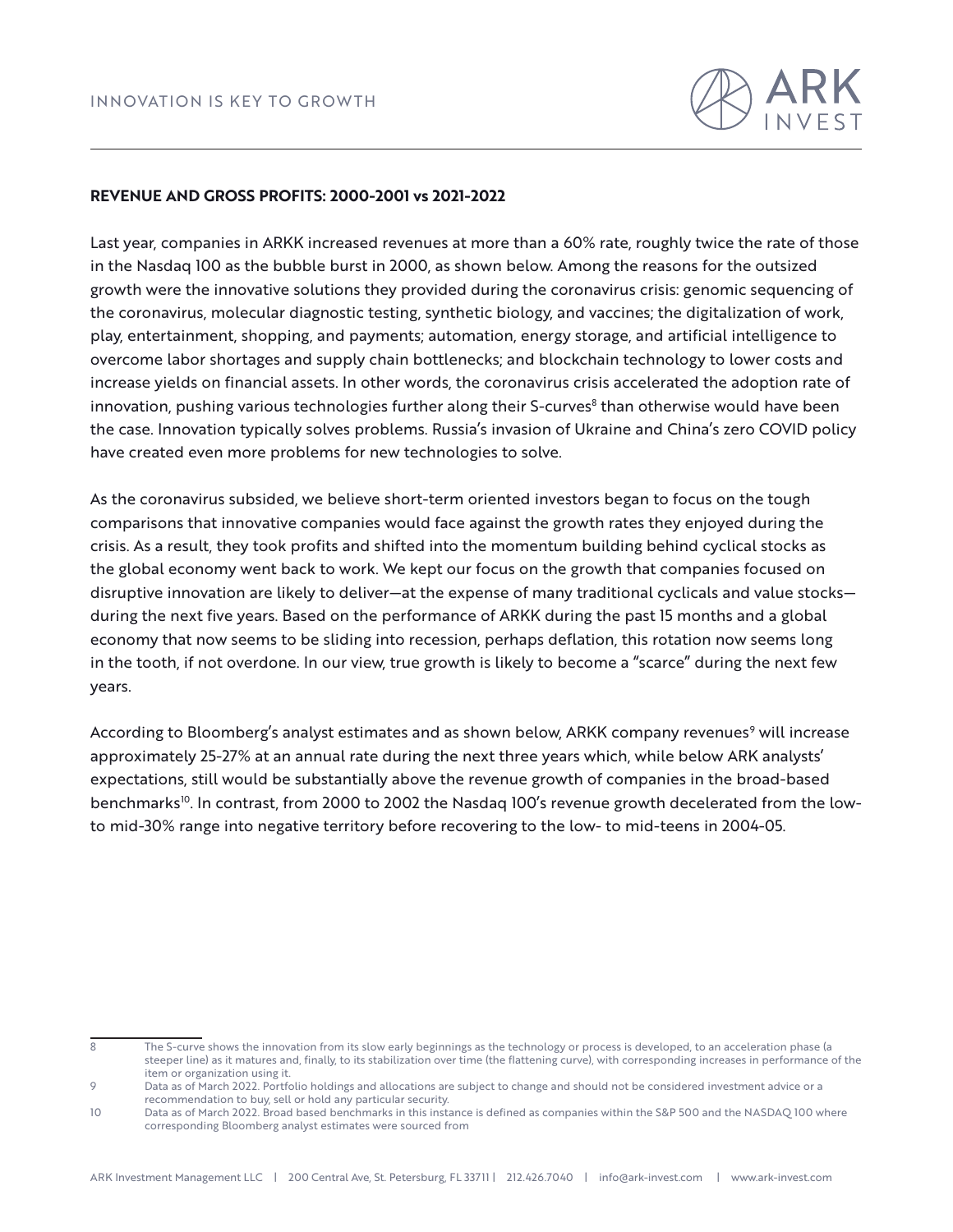# INNOVATION IS KEY TO GROWTH





#### **ARKK Company Holdings vs. Nasdaq 100 Company Holdings Revenue Growth Year-Over-Year Percent Change**

*Source: ARK Investment Management LLC, Bloomberg, Company Filings Notes: Excludes 2 names in ARKK11 As of March 2022.*

*Forecasts are inherently limited and cannot be relied upon. | For informational purposes only and should not be considered investment advice, or a recommendation to buy, sell or hold any particular security.*

Given this dichotomy, we wonder why ARKK's chart pattern today resembles that of the Nasdaq as the tech and telecom bubble was bursting in 2000-2001. While consensus expectations could be wrong, last quarter's guidance during earnings calls seemed to suggest that revenue growth for many of our companies will accelerate in the second half of the year now that they are cycling through their toughest comparisons. Interest rates, which were declining during the tech and telecom bust in 2000-2001 but are rising now, could be another reason for ARKK's recent performance. Yet, as measured by the ten-year Treasury yield,<sup>12</sup> today's ~3% is ~45% below the 5.5% average from 2000 to 2001 while the Nasdaq 100's trailing twelve-month (TTM) PE ratio<sup>13</sup> as of May 2022, is roughly 26x, a fifth of its 132x average TTM PE ratio in 2001. In other words, the discount rate is much lower today, pushing the present value of future cash flows much higher than would have been the case during the tech and telecom bust. Given the global recession that seems to be unfolding, we would be surprised to see the ten-year Treasury bond yield

<sup>11</sup> Two names excluded due to the volatility of milestone revenue causing a distorted revenue picture. Data as of March 2022.

<sup>12</sup> The 10-year Treasury yield is the yield that the government pays investors that purchase the specific security. Purchase of the 10-year note is essentially a loan made to the U.S. government.

<sup>13</sup> P/E is price to earnings ratio, used as a valuation metric by comparing a company's current price to its earnings per share. Trailing 12 months is the time frame to use for calculating the earnings.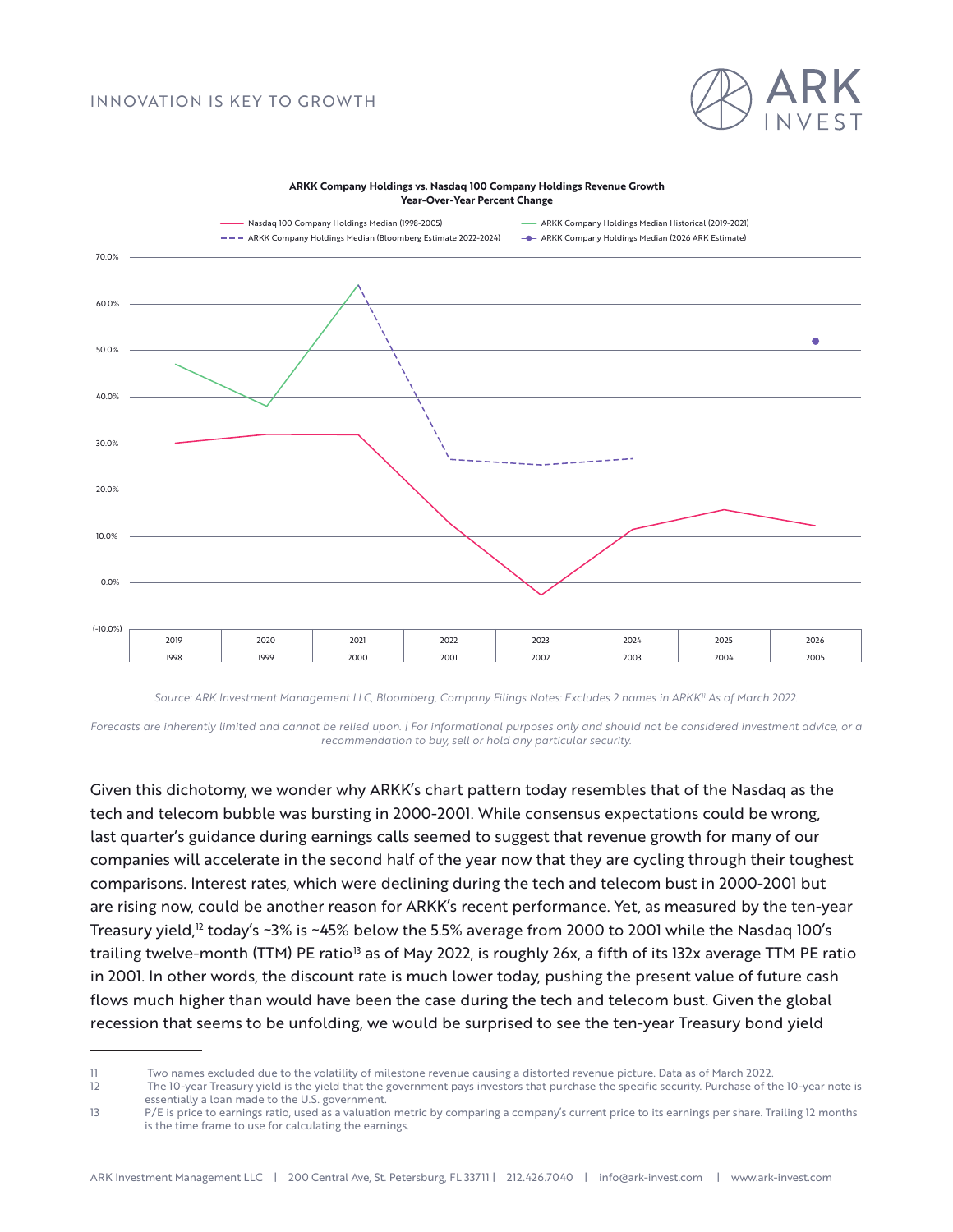drift much above 3%. Indeed, given the supply chain-related surge in inflation to 40-year highs, we have been struck that the bond yield has had trouble increasing beyond 3%. The bond market seems to be telegraphing that this surge in inflation is temporary.

During the 2000-2003 bust, according to our research roughly 25% of the companies in the Nasdaq 100 suffered declines in revenue on a year-over-year basis, some by more than 70%. Their technologies were not ready for prime time and their costs were prohibitive. Thus far, among ARKK's 35 names<sup>14</sup>, only Intellia, representing ~3% of names in the portfolio, has seen its revenues decline. That said, Intellia is a pre-revenue company with what we believe is a solid patent position in the gene-editing space and, dependent on milestone payments, is investing heavily in research and development in the quest to cure diseases. During the early 2000's, scientists had neither the funds nor the technology to identify mutations, let alone cure disease.

In fact, most companies in the Nasdaq 100 at the beginning of the millennium disappeared in mergers, acquisitions, private equity buyouts, and bankruptcies during the next fifteen years. According to our research, the acquisitions typically took place at steep discounts for companies either past their prime or before their time—among them, Sun Microsystems, I2 Technologies, and Applied Microcircuits—at valuations 10% or less of their peak market caps.

Clearly, increasing revenue does not translate necessarily into profits but, in ARKK's case, even Bloomberg consensus estimates suggest that its companies will be increasingly profitable during the next few years, as shown below. Leading into its peak performance in 2021, ARKK companies' median gross margin<sup>15</sup> increased and surpassed the Nasdaq 100's 54.5% peak circa 2000. During the next few years, if ARKK companies' revenue growth rates do diverge from the Nasdaq 100's during the 2000-2003 bust, so should its relative profitability. From 2000 through 2003, the Nasdaq 100 companies' declining profitability was the result of too much capital chasing too few opportunities too soon, suggesting that profitability trends in the broader based Nasdaq must have been much worse. From 2021 through 2024, if its company gross margins were to increase in line with Bloomberg's consensus expectations, ARKK comparisons to the Nasdaq in the tech and telecom bust will break down, forcing the bears to rethink ARKK's trajectory.

<sup>14</sup> As of March 31, 2022. Please see the most up to date holdings for ARKK at: https://ark-funds.com/funds/arkk/. Portfolio holdings and allocations are subject to change and should not be considered investment advice or a recommendation to buy, sell or hold any particular security.

<sup>15</sup> Median is the central number of a data set. Gross Margin is net sales minus the cost of goods sold. Typically can be found as a percent of revenue.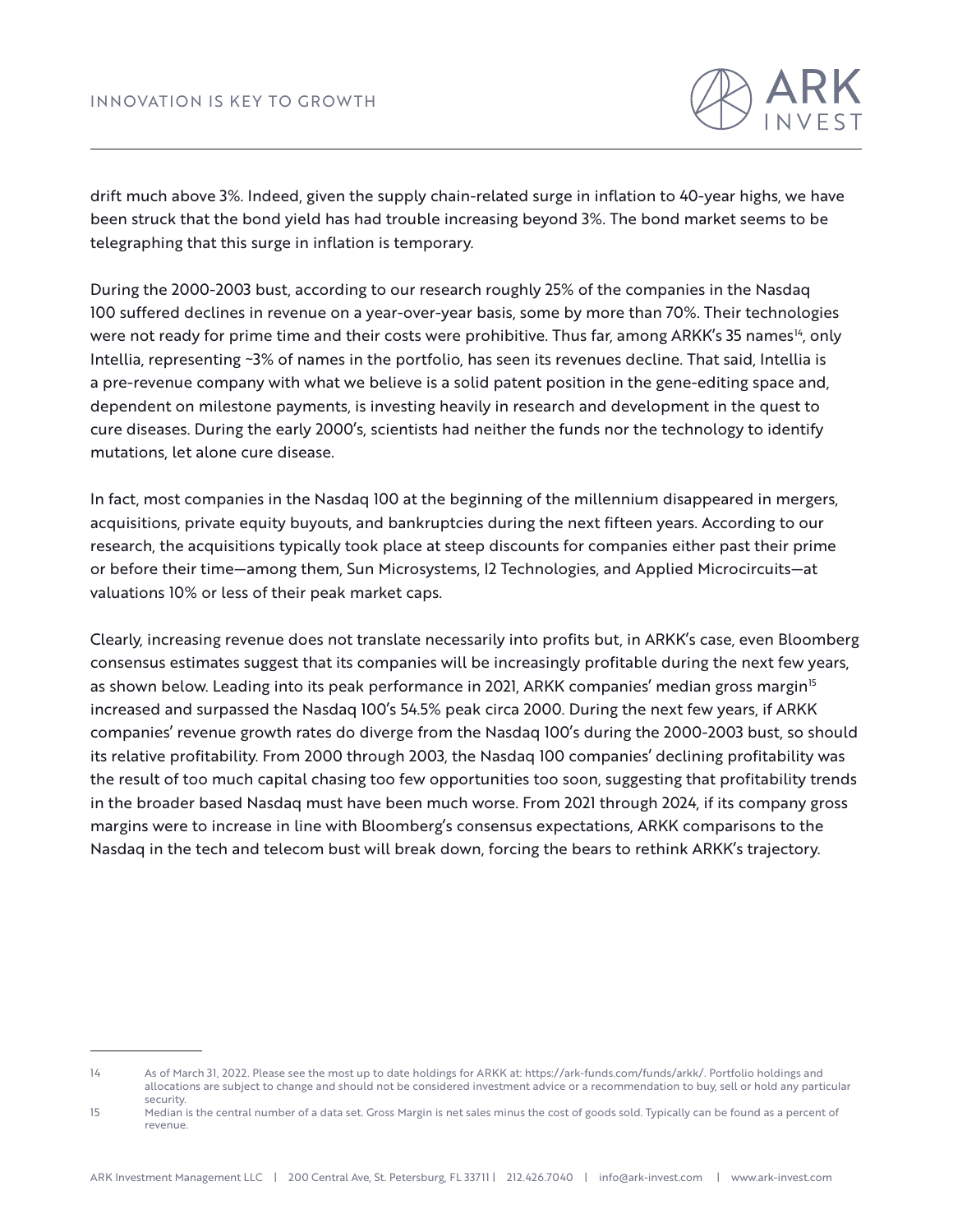

#### **ARKK Company Holdings vs. Nasdaq 100 Company Holdings Gross Margin ARKK holdings expected gross profitability to be higher than Nasdaq 100 holdings**



*Source: ARK Investment Management LLC, Bloomberg, Company Filings Notes. As of March 2022. Eight (8) companies were excluded from the analysis since they are not in a stage where gross margin is a meaningful portion of the company's value.*

*Forecasts are inherently limited and cannot be relied upon. | For informational purposes only and should not be considered investment advice, or a recommendation to buy, sell or hold any particular security.*

### **VALUATION: 2000-2001 vs 2021-2022**

The screen for our stock selection is not a benchmark: it is our analysts' substantive, rigorous research specialized by technology. We focus on the right technology at the right time, placing emphasis on companies investing aggressively today and sacrificing short-term profitability to capitalize on exponential growth opportunities, many of them in the "winner take most" category thanks to breakthroughs in deep learning, computing power, networking, and energy storage. As a result, while ARKK's current companies' TTM PE, Enterprise Value (EV)<sup>16</sup> to Sales, and EBITDA<sup>17</sup> ratios are high at ~70x, 9.3x, and 69x, respectively, our revenue and EBITDA growth expectations are 59% and 87%,<sup>18</sup> respectively, during the next five years. We do assume that by year five our companies will be harvesting cash flow as they approach "end-of-life» liquidity events like acquisitions. That said, one of the characteristics

<sup>16</sup> Enterprise value (EV) is a measure of a company's total value, often used as a more comprehensive alternative to equity market capitalization. Enterprise value includes in its calculation the market capitalization of a company but also short-term and long-term debt as well as any cash on the company's balance sheet.

<sup>17</sup> EBITDA is an acronym meaning Earnings Before Interest, Taxes, Depreciation, and Amortization.

<sup>18</sup> Data is as of May 2022.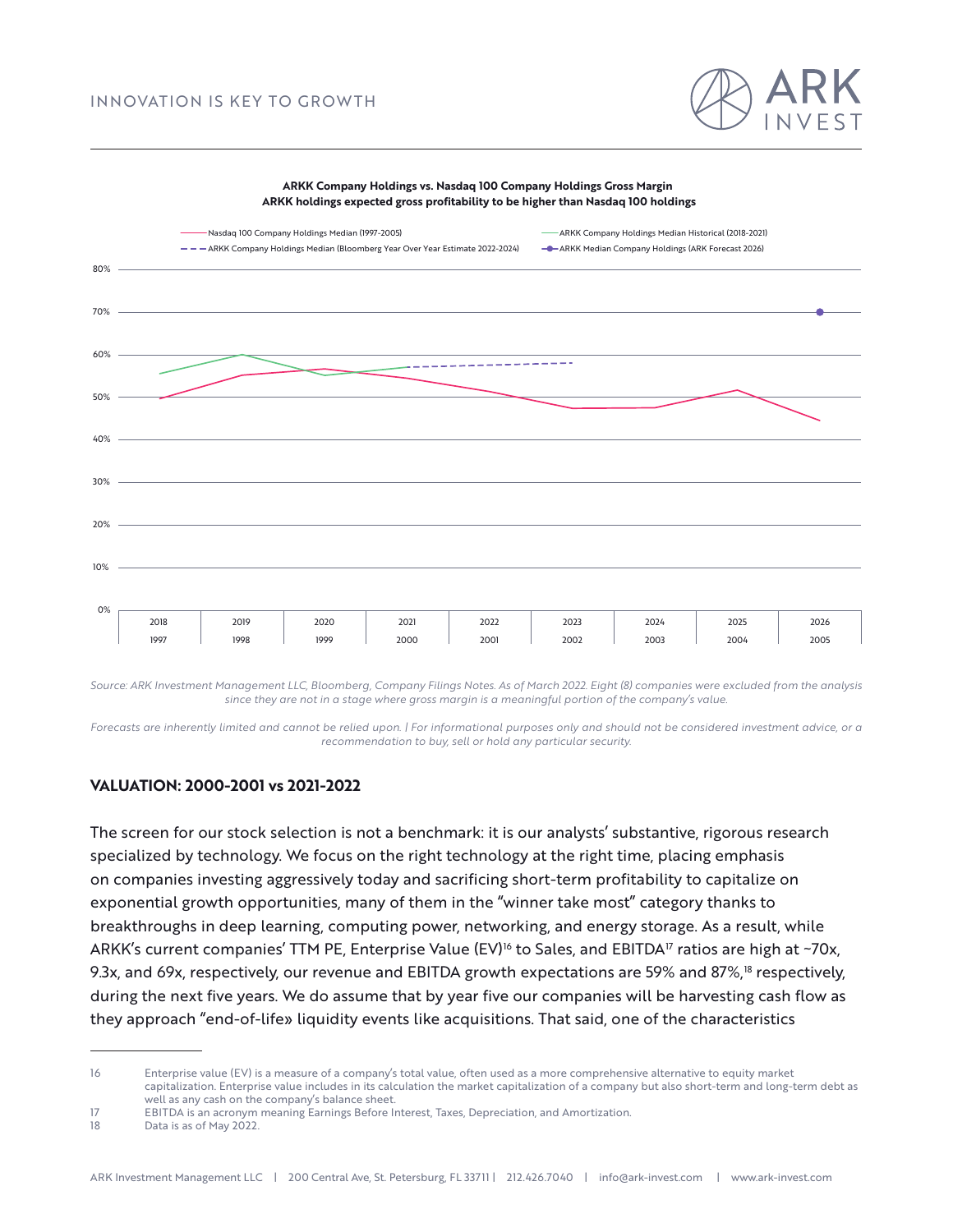

of companies capitalizing on our five innovation platforms is that they are launching pads for more innovation. If our companies are not preparing for liquidity events, and most of them will not be, they probably will continue to sacrifice short-term profitability to invest in the next leg of their innovation strategies.

To derive our price targets, we make the important assumption that multiples will compress toward the mid-to-high teens on an EV/EBITDA basis during the next five years. For perspective, the Nasdaq 100's TTM EV/EBITDA ratio today is 15.7x, not far from the ratio we project for our strategies in five years. As a result, multiple compression<sup>19</sup> from 69x to 15.7x is a headwind in our forecast assumptions, not the steady state most strategists expect in their forecasts.

The performance of our strategies relies importantly on our companies' exponential revenue and EBITDA growth trajectories. Their exponential growth, in turn, is a function of Wrights Law<sup>20</sup> applied to each technology, and each technology's potential to scale across sectors, serving as launching pads for more innovation. As the technologies converge with one another, S-curves feeding S-curves, multiplicative or combinatorial forces could turbocharge growth rates. According to our research, for example, the convergence between and among robotics, energy storage, and artificial intelligence will create \$9-10 trillion revenue and \$30-50 trillion equity market cap opportunities in 2030, while genomic sequencing, artificial intelligence, and gene editing converge to cure diseases - seemingly creating priceless opportunities - could create more than \$3 trillion in enterprise value. In our opinion, investors with a short-term focus, or those focused on tried-and-true winners, probably are not prepared to measure the impact and ripple effects of these convergences in a world of unprecedented technological transformation.

### **CONCLUSION**

ARK believes that the best set-up for above average returns over the long term is to invest contrary to consensus thinking, and to be right. ARKK's spurious correlation to the Nasdaq during the tech and telecom bust, and the unusually strong correlation among technologies that are developing independently, have increased our confidence that the markets today are behaving irrationally and illogically. Given the collapse in ARKK's price and the fear in markets as measured by cash levels, we have very high conviction in our bets against consensus thinking, stemming from our first-principles research.

ARK publishes its research online, among other reasons to highlight transformational technologies that will disrupt every economic sector globally. Exceedingly loose fiscal and monetary policies didn't sequence the coronavirus and create vaccines in record time, or allow workers to collaborate seamlessly from home, or develop AI models that have boosted software engineering productivity dramatically. We believe persistent supply chain problems and Russia's invasion of Ukraine have created more problems

19 Multiple compression occurs when a company's earnings increase faster than its price. The result would be a lower price to earnings multiple.

20 https://ark-invest.com/wrights-law/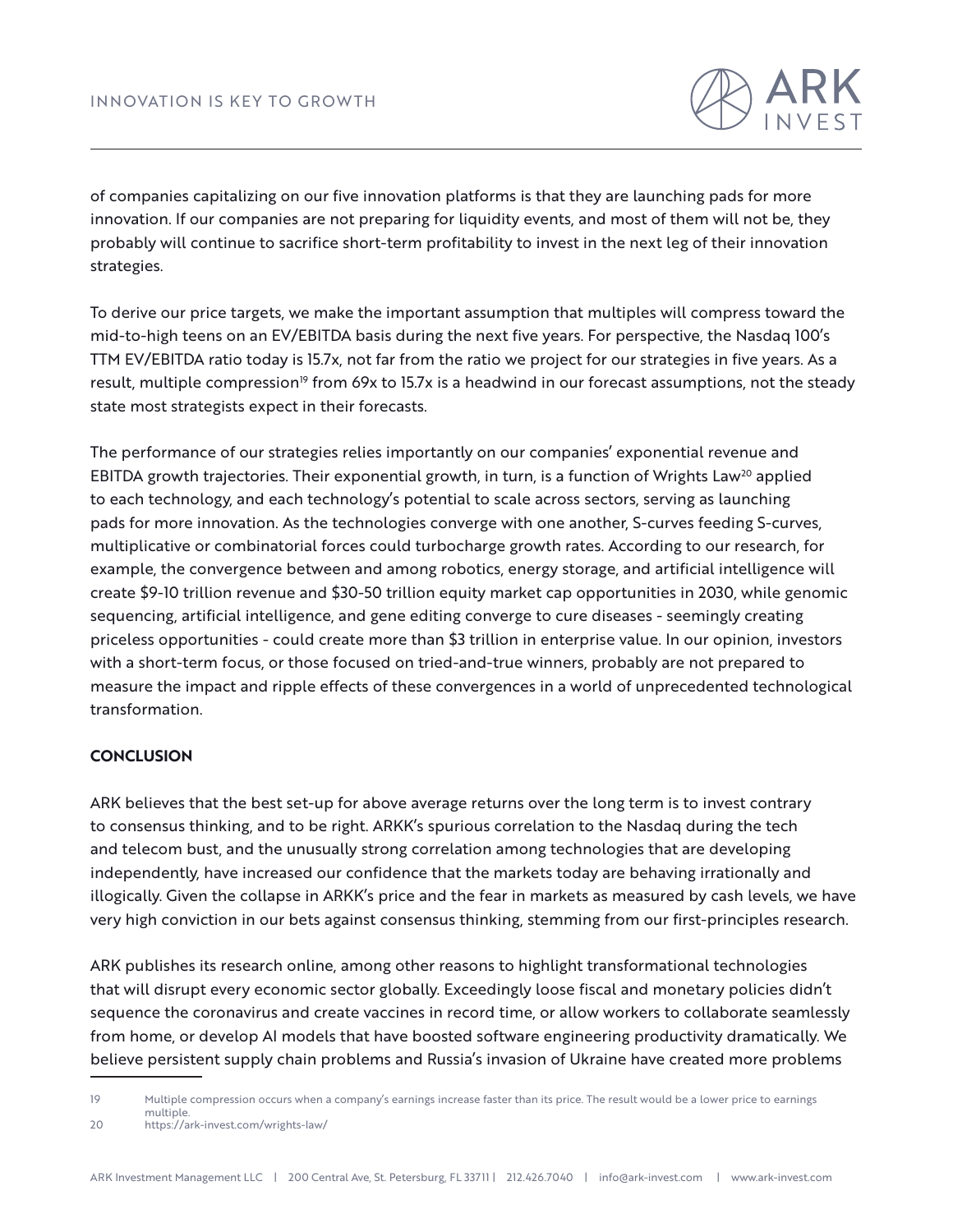

that will accelerate the adoption of innovation, increase productivity, and turn the tide from higher inflation and interest rates to lower inflation, if not deflation, and interest rates. As we have stated time and time again, innovation solves problems and rarely has the world confronted as many challenges as it faces today.

## Important Information

### **Past performance does not guarantee future results.**

ARK's actively managed ETFs are benchmark agnostic. Index performance provided as a general market indicator. Indexes are unmanaged. It is not possible to invest directly in an index.

Investors should carefully consider the investment objectives and risks as well as charges and expenses of an ARK ETF before investing. This and other information are contained in the ARK ETFs' prospectuses, which may be obtained by visiting www.ark-funds.com. The prospectus should be read carefully before investing.

An investment in an ARK ETF is subject to risks and you can lose money on your investment in an ARK ETF. There can be no assurance that the ARK ETFs will achieve their investment objectives. The ARK ETFs' portfolios are more volatile than broad market averages. Additional risks of investing in ARK ETFs include equity, market, management, and non-diversification risks, as well as fluctuations in market value and NAV. The ETF's portfolio is more volatile than broad market averages. Shares of ARK ETFs are bought and sold at market price (not NAV) and are not individually redeemed from the ETF. ETF shares may only be redeemed directly with the ETF at NAV by Authorized Participants, in very large creation units. There can be no guarantee that an active trading market for ETF shares will develop or be maintained, or that their listing will continue or remain unchanged. Buying or selling ETF shares on an exchange may require the payment of brokerage commissions and frequent trading may incur brokerage costs that detract significantly from investment returns.

The principal risks of investing in the ARK ETFs include: Equity Securities Risk. The value of the equity securities the ARK ETF holds may fall due to general market and economic conditions. Foreign Securities Risk. Investments in the securities of foreign issuers involve risks beyond those associated with investments in U.S. securities. Disruptive Innovation Risk. Companies that ARK believes are capitalizing on disruptive innovation and developing technologies to displace older technologies or create new markets may not in fact do so. Companies that initially develop a novel technology may not be able to capitalize on the technology. Companies that develop disruptive technologies may face political or legal attacks from competitors, industry groups or local and national governments. These companies may also be exposed to risks applicable to sectors other than the disruptive innovation theme for which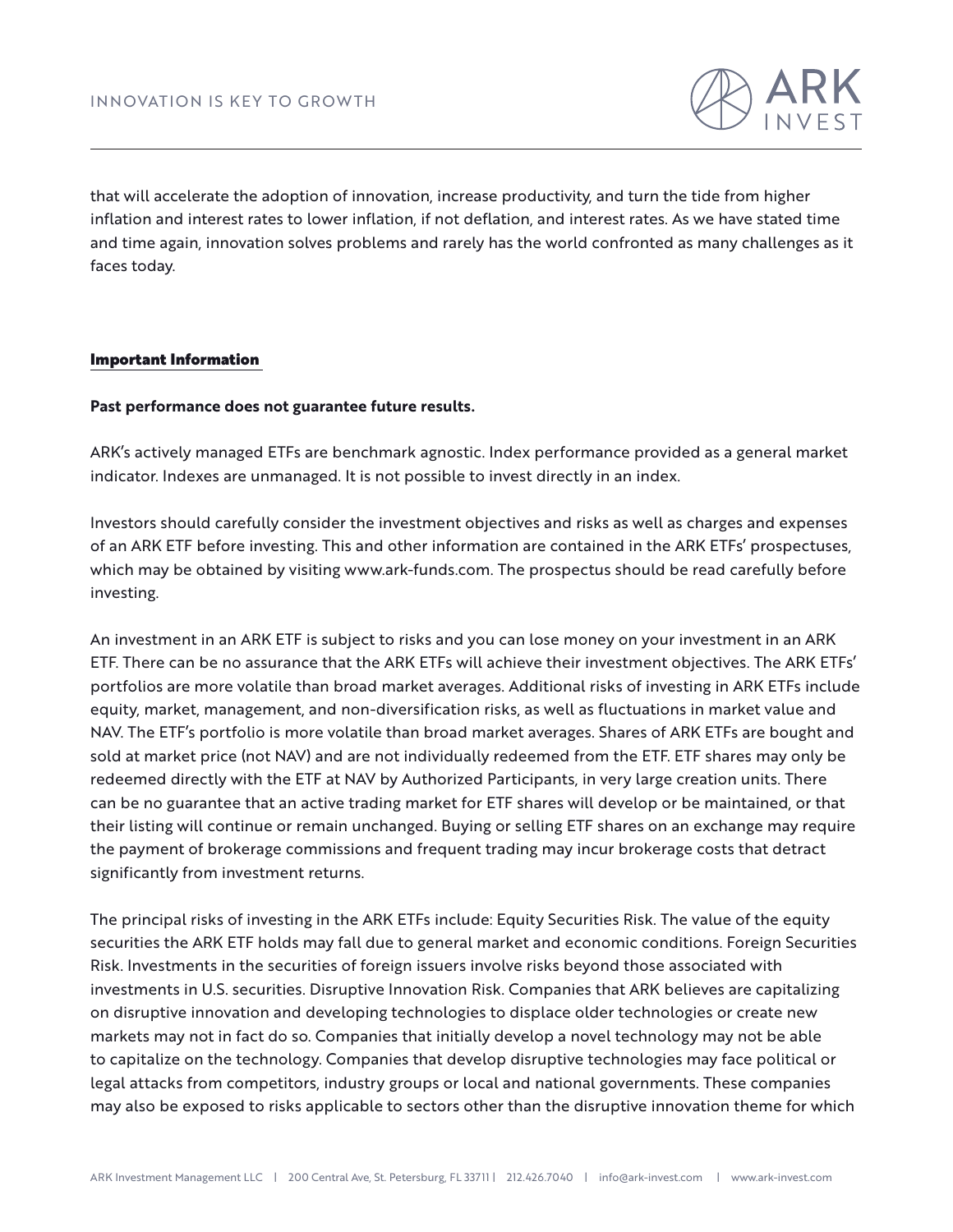

they are chosen, and the securities issued by these companies may underperform the securities of other companies that are primarily focused on a particular theme. Special Purpose Acquisition Companies (SPAC) Risk. A SPAC is a publicly traded company that raises investment capital for the purpose of acquiring or merging with an existing company. Investments in SPACs and similar entities are subject to a variety of risks beyond those associated with other equity securities. Because SPACs and similar entities do not have any operating history or ongoing business other than seeking acquisitions, the value of their securities is particularly dependent on the ability of the SPAC's management to identify a merger target and complete an acquisition. The ARK ETFs also have specific principal investment risks, which are described below. More detailed information regarding these risks can be found in the ARK ETFs' prospectuses.

| <b>Principal Investment Risk</b>   | <b>ARKF</b> | <b>ARKG</b> | <b>ARKK</b> | ARKQ | ARKW | <b>ARKX</b> |
|------------------------------------|-------------|-------------|-------------|------|------|-------------|
| Aerospace and Defense Company Risk |             |             |             |      |      | X           |
| <b>Biotechnology Company Risk</b>  |             | X           |             |      |      |             |
| <b>Communication Sector Risk</b>   |             |             | X           |      |      |             |
| <b>Consumer Discretionary Risk</b> |             |             |             | X    |      |             |
| Cryptocurrency Risk                |             |             |             |      | X    |             |
| Financial Technology Risk          | X           |             |             |      |      |             |
| <b>Health Care Sector Risk</b>     |             | X           | X           |      |      |             |
| <b>Industrials Sector Risk</b>     |             |             |             | X    | X    | X           |
| Information Technology Sector Risk |             |             | X           | X    |      | X           |
| <b>Pharmaceutical Company Risk</b> |             | X           |             |      |      |             |

**Aerospace and Defense Company Risk.** Companies in the aerospace and defense industry rely to a large extent on U.S. (and other) Government demand for their products and services and may be significantly affected by changes in government regulations and spending, as well as economic conditions, industry consolidation and other disasters.

**Biotechnology Company Risk.** A biotechnology company's valuation can often be based largely on the potential or actual performance of a limited number of products and can accordingly be greatly affected if one of its products proves, among other things, unsafe, ineffective, or unprofitable. Biotechnology companies are subject to regulation by, and the restrictions of, the U.S. Food and Drug Administration, the U.S. Environmental Protection Agency, state and local governments, and foreign regulatory authorities.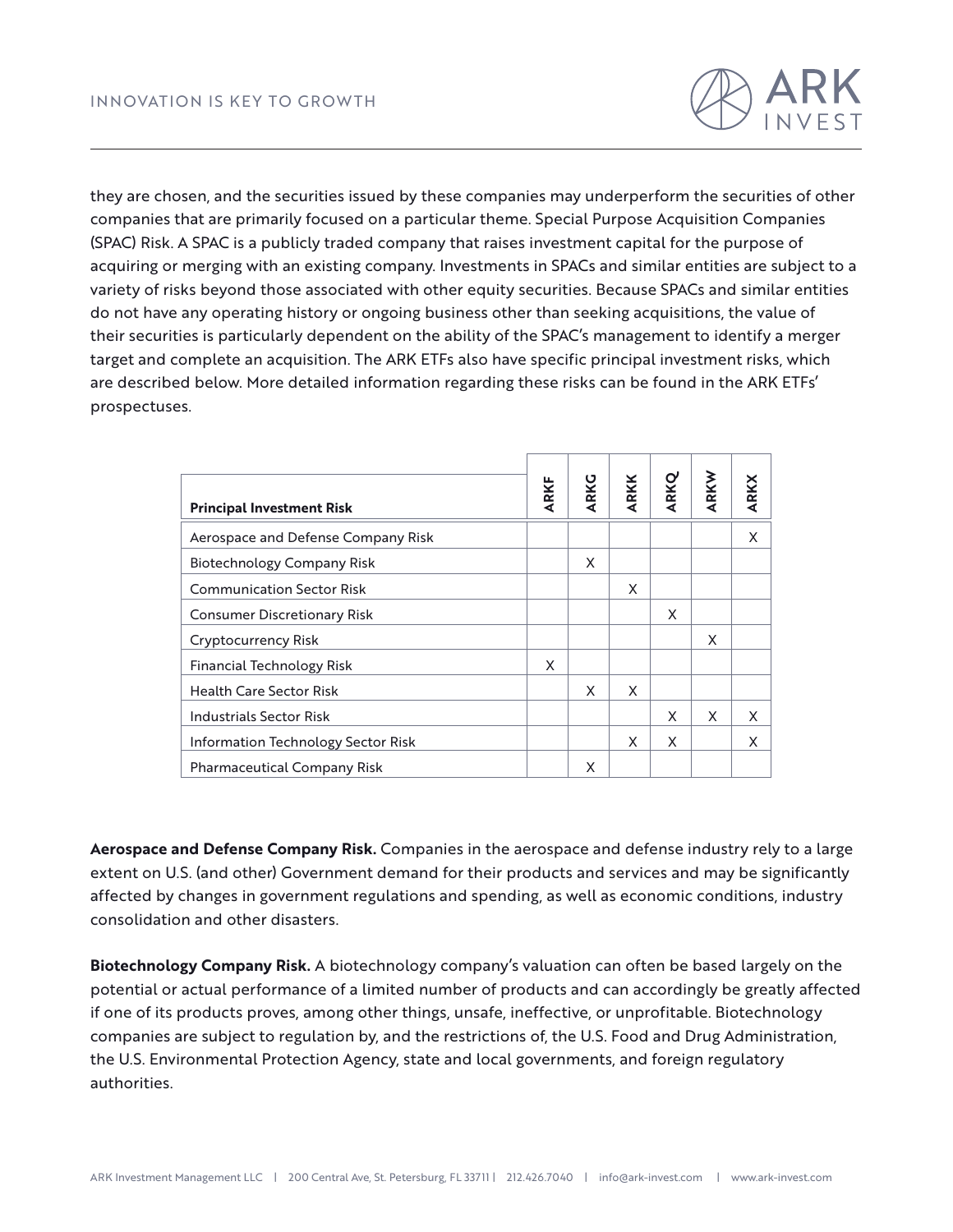

**Communications Sector Risk.** Companies is this sector may be adversely affected by potential obsolescence of products/services, pricing competition, research and development costs, substantial capital requirements and government regulation.

**Consumer Discretionary Risk.** Companies in this sector may be adversely impacted by changes in domestic/international economies, exchange/interest rates, social trends, and consumer preferences.

**Cryptocurrency Risk.** Cryptocurrency (notably, bitcoin), often referred to as ''virtual currency'' or ''digital currency,'' operates as a decentralized, peer-to-peer financial exchange and value storage that is used like money. The Fund may have exposure to bitcoin, a cryptocurrency, indirectly through an investment in the Bitcoin Investment Trust (''GBTC''), a privately offered, open-end investment vehicle. Cryptocurrency operates without central authority or banks and is not backed by any government. Even indirectly, cryptocurrencies may experience very high volatility and related investment vehicles like GBTC may be affected by such volatility. As a result of holding cryptocurrency, the Fund may also trade at a significant premium to NAV. Cryptocurrency is also not legal tender. Federal, state, or foreign governments may restrict the use and exchange of cryptocurrency, and regulation in the U.S. is still developing. Cryptocurrency exchanges may stop operating or permanently shut down due to fraud, technical glitches, hackers, or malware. Many significant aspects of the U.S. federal income tax treatment of investments in bitcoin are uncertain and an investment in bitcoin may produce income that is not treated as qualifying income for purposes of the income test applicable to regulated investment companies, such as the Fund. GBTC is expected to be treated as a grantor trust for U.S. federal income tax purposes, and therefore an investment by the Fund in GBTC will generally be treated as a direct investment in bitcoin for such purposes. See ''Taxes'' in the Fund's SAI for more information.

**Financial Technology Risk.** Companies that are developing financial technologies that seek to disrupt or displace established financial institutions generally face competition from much larger and more established firms. Fintech Innovation Companies may not be able to capitalize on their disruptive technologies if they face political and/or legal attacks from competitors, industry groups or local and national governments. Blockchain technology is new and many of its uses may be untested. Blockchain and Digital commodities and their associated platforms are largely unregulated, and the regulatory environment is rapidly evolving. As a result, companies engaged in such blockchain activities may be exposed to adverse regulatory action, fraudulent activity or even failure.

**Health Care Sector Risk.** The health care sector may be adversely affected by government regulations and government health care programs, restrictions on government reimbursements for medical expenses, increases or decreases in the cost of medical products and services and product liability claims, among other factors. Many health care companies are heavily dependent on patent protection and intellectual property rights and the expiration of a patent may adversely affect their profitability.